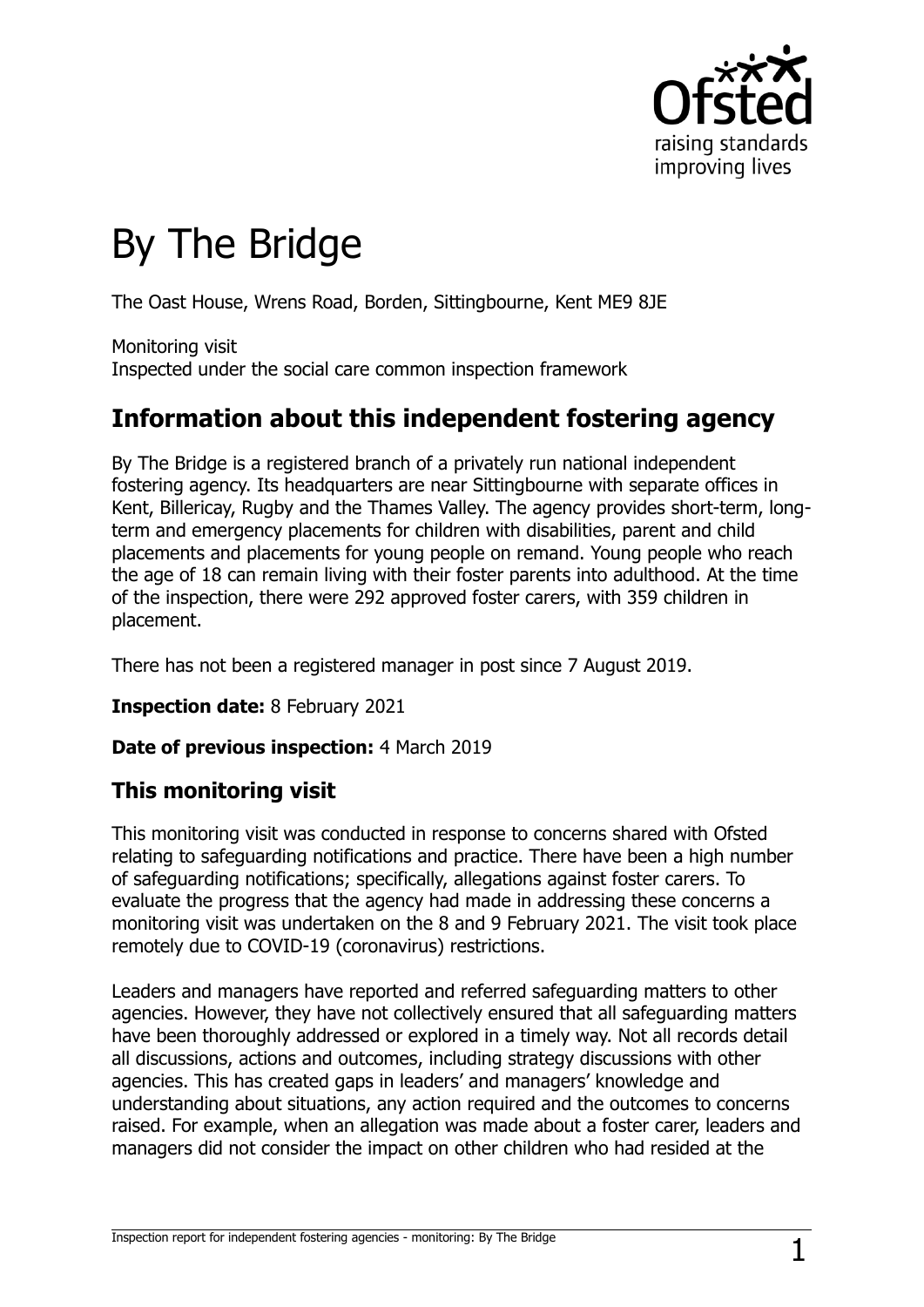

foster carer's home. There was no consideration of their safety or their experiences when in the home of the foster carer. Supervising social workers and managers have not consistently been inquisitive or challenging of other professionals' practice to ensure that there is a robust safeguarding culture and ethos in the organisation.

Leaders, managers and staff have not routinely escalated concerns when agency professionals have not responded to safeguarding concerns as required or in line with guidance. Although there is an escalation policy in place, this was not consistently used or followed when concerns arose. In one example, leaders and managers did not effectively challenge other professionals, leading to unnecessary drift and delay in progressing a significant safeguarding concern.

Children and foster carers have not been seen frequently enough when concerns have arisen over the past year. Records do not always evidence the rationale for not attending a foster carer's home to complete a face-to-face visit. This has had a negative impact on children who have not been spoken to regularly alone to gain their views or to understand their experiences. Foster carers have engaged with supervising social workers via virtual platforms, but this has not provided sufficient information to enable supervising social workers to have a good understanding of circumstances, situations or concerns that have arisen. Supervising social workers have been reliant on foster carers' self-reporting situations and children's views rather than being able to explore these themselves. Some records of home visits do not explicitly state if they occurred virtually or face to face.

Staff currently offer most of their support to foster carers via virtual meetings. In some cases, this has not been enough to support foster carers when children's support needs increase or when children's behaviour escalates, causing placements to become unstable or at risk of breakdown. Staff have not consistently identified or acted quickly enough to identify when situations are deteriorating and have been slow to intervene to address and provide the required support.

Leaders complete investigations when concerns regarding staff's or foster carers' conduct or practice arise. However, there have been missed opportunities within these investigations to thoroughly consider all known information and historical information, or to identify any potential learning to inform and improve future practice. In one case, a 'standards of care' investigation was presented to panel as a household review. This does not allow for enough scrutiny and oversight by the panel to fully complete their role of quality assuring and exploring findings from a standards of care investigation.

Leaders previously identified that there were concerns and performance issues regarding the assessment and recruitment of foster carers and have subsequently strengthened their processes. However, there has not been a thorough review of carers who were approved in 2019. Senior leaders have not assured themselves that these specific carers are suitable to provide safe and effective care to this vulnerable group of children.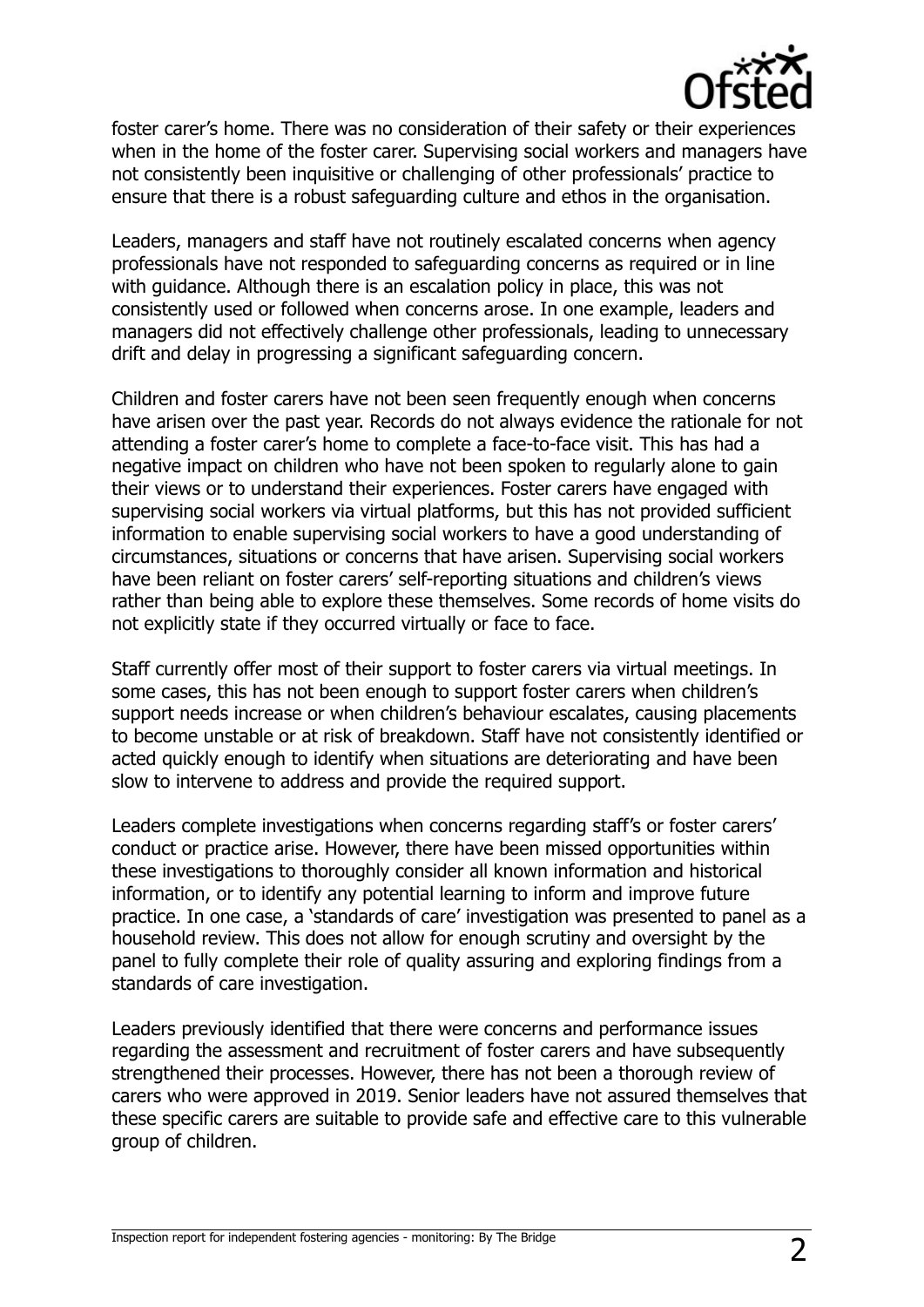

Staff and foster carers have been supported well this year by leaders and managers through regular supervision, performance management, team meetings, training sessions and workshops. However, supervision records do not consistently evidence that regular explorative, reflective and challenging discussions about safeguarding occur.

Leaders and managers are currently undertaking a review of the organisation's approach to behaviour management and de-escalation techniques. Records of incidents of physical intervention do not consistently include a clear account of what has taken place. In one example, there was not enough information recorded about the incident for the manager to review whether the restraint was appropriate, proportionate or in line with the agency's policy. The child was not spoken to following the incident. Records are not sufficiently thorough to evidence whether the matter was fully explored or investigated to identify if any lessons could be learned or if the foster carer or child required additional support.

The agency has gone through a great deal of change over the past year to 18 months. There have been several staff changes at all levels. There have also been changes to processes and procedures, and changes in foster carers. Some of the positive changes aspired to by the organisation to improve and develop some areas of practice have yet to be implemented and fully embedded. Some of these changes have been hindered or are slow to progress. This is due to a variety of factors, including the staff changes and the COVID-19 pandemic. Leaders and managers have clear plans which identify the further improvements to practice, systems, processes and procedures required to embed the safeguarding culture that they aspire to.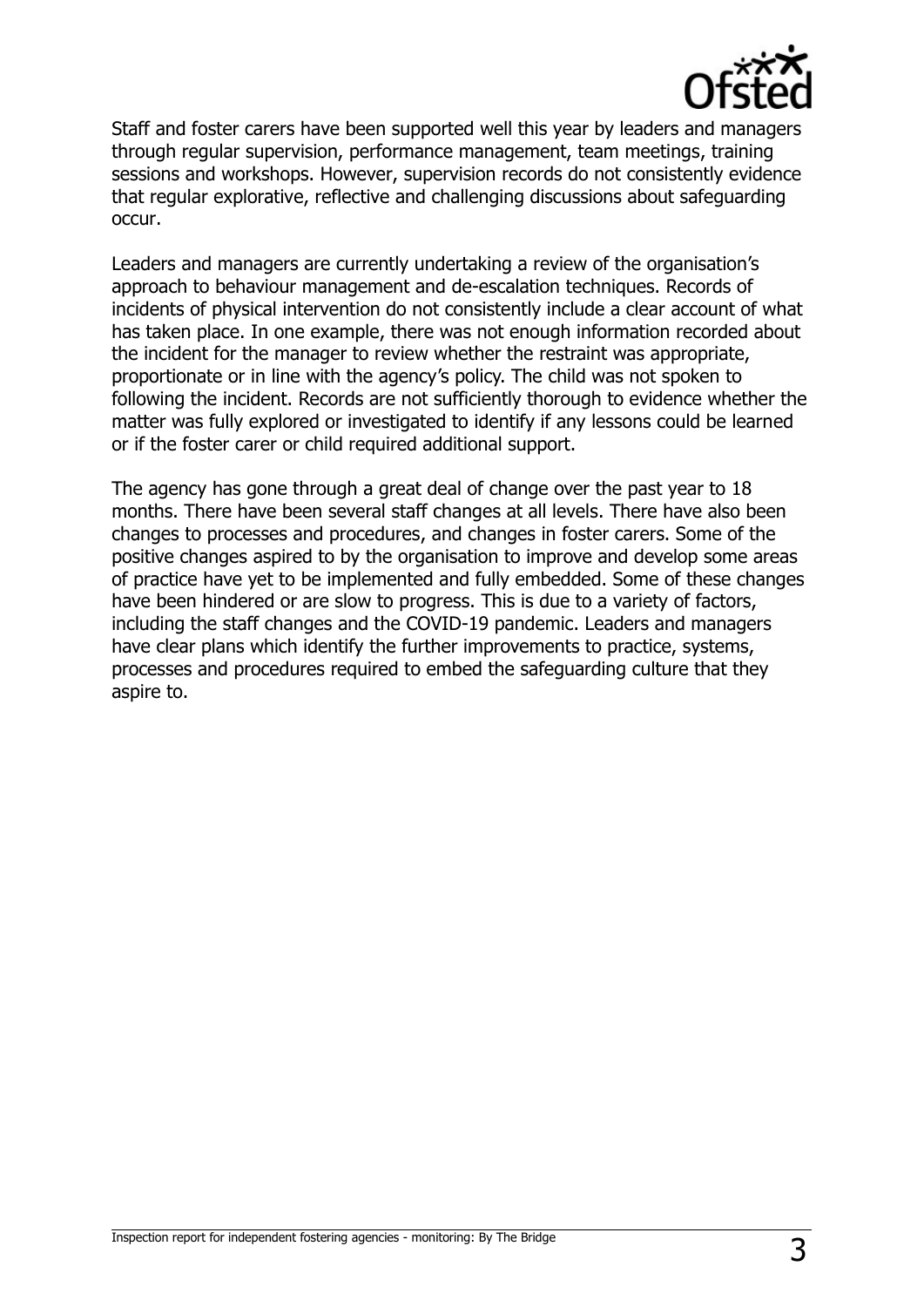

#### **What does the independent fostering agency need to do to improve?**

#### **Statutory requirements**

This section sets out the actions that the registered person(s) must take to meet the Care Standards Act 2000, Fostering Services (England) Regulations 2011 and the national minimum standards. The registered person(s) must comply within the given timescales.

| <b>Requirement</b>                                                                                                                                                                                                                                                            | <b>Due date</b> |
|-------------------------------------------------------------------------------------------------------------------------------------------------------------------------------------------------------------------------------------------------------------------------------|-----------------|
| *The registered person in respect of an independent<br>fostering agency must ensure that the welfare of children<br>placed or to be placed with foster parents is safeguarded and<br>promoted at all times. (Regulation 11 (a))                                               | 9 May 2021      |
| The fostering service provider must prepare and implement a<br>written policy which is intended to safeguard children placed<br>with foster parents from abuse or neglect and sets out the<br>procedure to be followed in the event of any allegation of<br>abuse or neglect. | 9 May 2021      |
| The procedure under paragraph $(1)(b)$ must, subject to<br>paragraph (4), provide in particular for-                                                                                                                                                                          |                 |
| liaison and co-operation with any local authority which is, or<br>may be, making child protection enquiries in relation to any<br>child placed by the fostering service provider,                                                                                             |                 |
| the prompt referral to the area authority of any allegation of<br>abuse or neglect affecting any child placed by the fostering<br>service provider,                                                                                                                           |                 |
| notification of the instigation and outcome of any child<br>protection enquiries involving a child placed by the fostering<br>service provider, to the Chief Inspector,                                                                                                       |                 |
| written records to be kept of any allegation of abuse or<br>neglect, and of the action taken in response,                                                                                                                                                                     |                 |
| consideration to be given to the measures which may be<br>necessary to protect children placed with foster parents<br>following an allegation of abuse or neglect.                                                                                                            |                 |
| In this regulation "child protection enquiries" means any<br>enquiries carried out by a local authority in the exercise of<br>any of its functions conferred by or under the 1989 Act<br>relating to the protection of children.                                              |                 |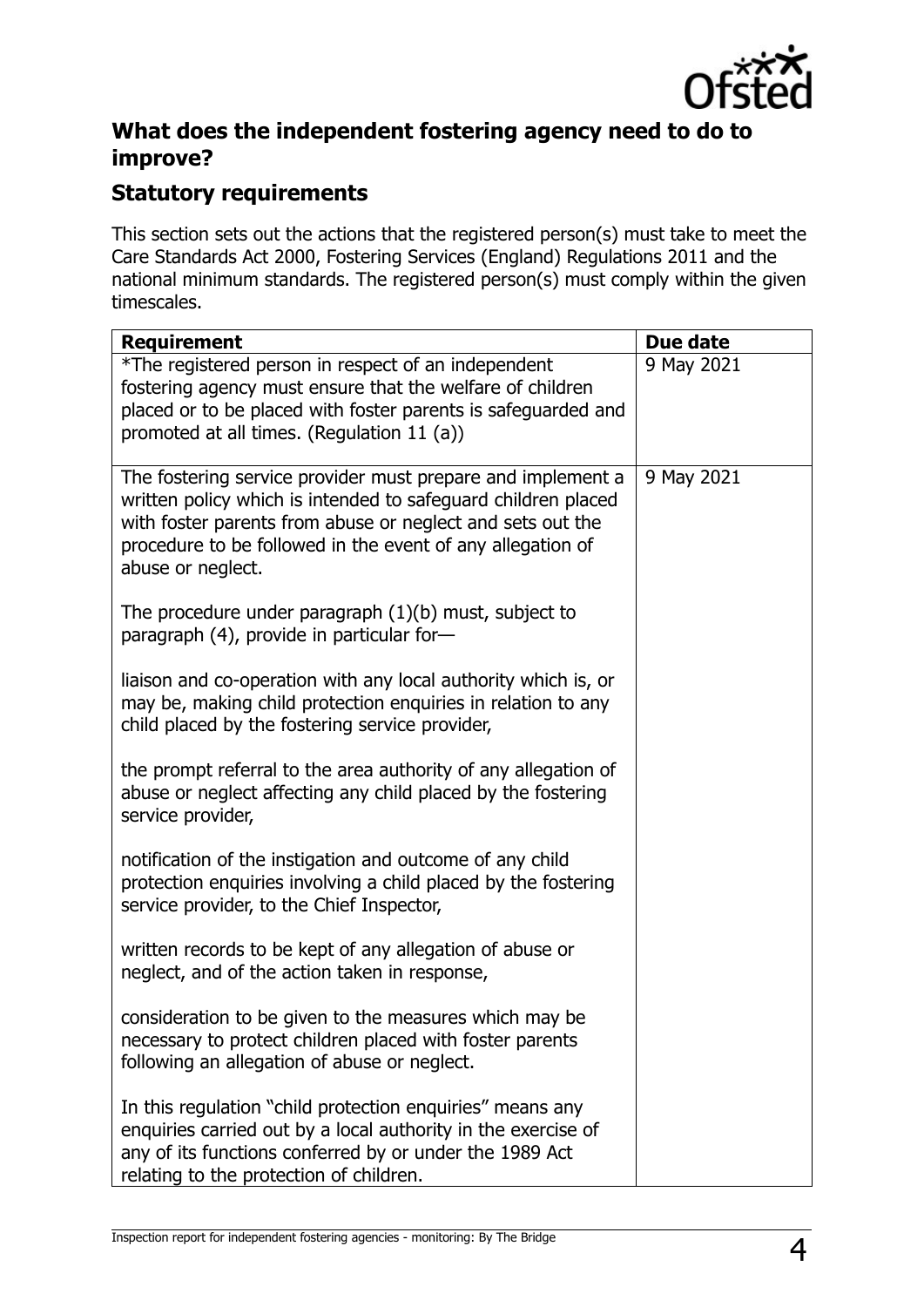

| (Regulation 12 (1)(a)(b) (3)(a)(b)(c)(d)(e) (5))                                                                                                                                                                                                                                                                                                                                                                                                           |            |
|------------------------------------------------------------------------------------------------------------------------------------------------------------------------------------------------------------------------------------------------------------------------------------------------------------------------------------------------------------------------------------------------------------------------------------------------------------|------------|
| The fostering service provider must prepare and implement a<br>written policy on acceptable measures of control, restraint<br>and discipline of children placed with foster parents.                                                                                                                                                                                                                                                                       | 9 May 2021 |
| The fostering service provider must take all reasonable steps<br>to ensure that no child placed with a foster parent is subject<br>to any measure of control, restraint or discipline which is<br>excessive or unreasonable, and                                                                                                                                                                                                                           |            |
| restraint is used on a child only where it is necessary to<br>prevent injury to the child or other persons, or serious<br>damage to property. (Regulation 13 $(1)$ $(2)(b)(c)$ )                                                                                                                                                                                                                                                                           |            |
| The fostering service provider must review the approval of<br>each foster parent in accordance with this regulation.                                                                                                                                                                                                                                                                                                                                       | 9 May 2021 |
| A review must take place not more than a year after<br>approval, and thereafter whenever the fostering service<br>provider consider it necessary, but at intervals of not more<br>than a year.                                                                                                                                                                                                                                                             |            |
| When undertaking a review, the fostering service provider<br>must make such enquiries and obtain such information as<br>they consider necessary in order to review whether the<br>foster parent continues to be suitable to be a foster parent<br>and the foster parent's household continues to be suitable,<br>and seek and take into account the views of any child placed<br>with the foster parent (subject to the child's age and<br>understanding). |            |
| At the conclusion of the review, the fostering service provider<br>must prepare a written report, setting out whether the foster<br>parent continues to be suitable to be a foster parent and the<br>foster parent's household continues to be suitable.<br>(Regulation 28 (1) (2) (3)(a)(b)(ii) (4)(a))                                                                                                                                                   |            |
| In particular, to ensure that 'standards of care' investigations<br>are presented to panel as a standalone item.                                                                                                                                                                                                                                                                                                                                           |            |
| If any of the events listed in column 1 of the table in<br>Schedule 7 takes place in relation to a fostering agency, the<br>registered person must without delay notify the persons or<br>bodies indicated in respect of the event in column 2 of the<br>table. (Regulation $36(1)$ )                                                                                                                                                                      | 9 May 2021 |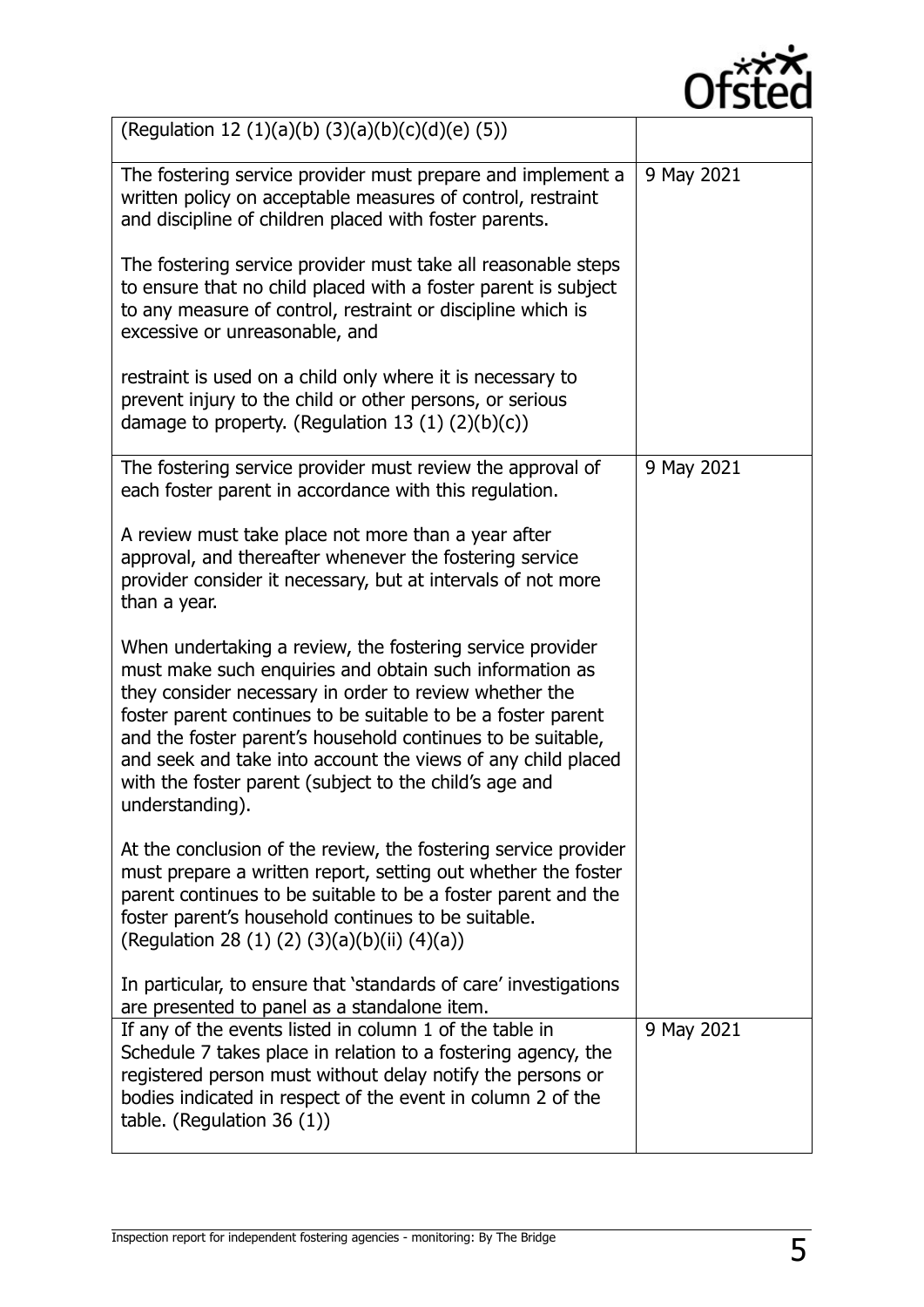

\*These requirements are subject to a compliance notice.

#### **Recommendations**

■ The manager exercises effective leadership of the staff and operation, such that the fostering service is organised, managed and staffed in a manner that delivers the best possible childcare that meets the individual needs of each fostered child and of foster carers. ('Fostering Services: National Minimum Standards', 17.5)

# **Information about this inspection**

The purpose of this visit was to monitor the action taken and the progress made by the independent fostering agency since its last Ofsted inspection.

This inspection was carried out under the Care Standards Act 2000.

## **Independent fostering agency details**

**Unique reference number:** SC047407

**Registered provider:** By The Bridge Limited

**Registered provider address:** Metropolitan House, 3 Darkes Lane, Potters Bar EN6 1AG

**Responsible individual:** Lynn Webb

## **Inspectors**

Amanda Maxwell, Social Care Inspector

Stephen Collett, Social Care Inspector Sarah Olliver, Social Care Inspector Tracey Scott, Social Care Inspector